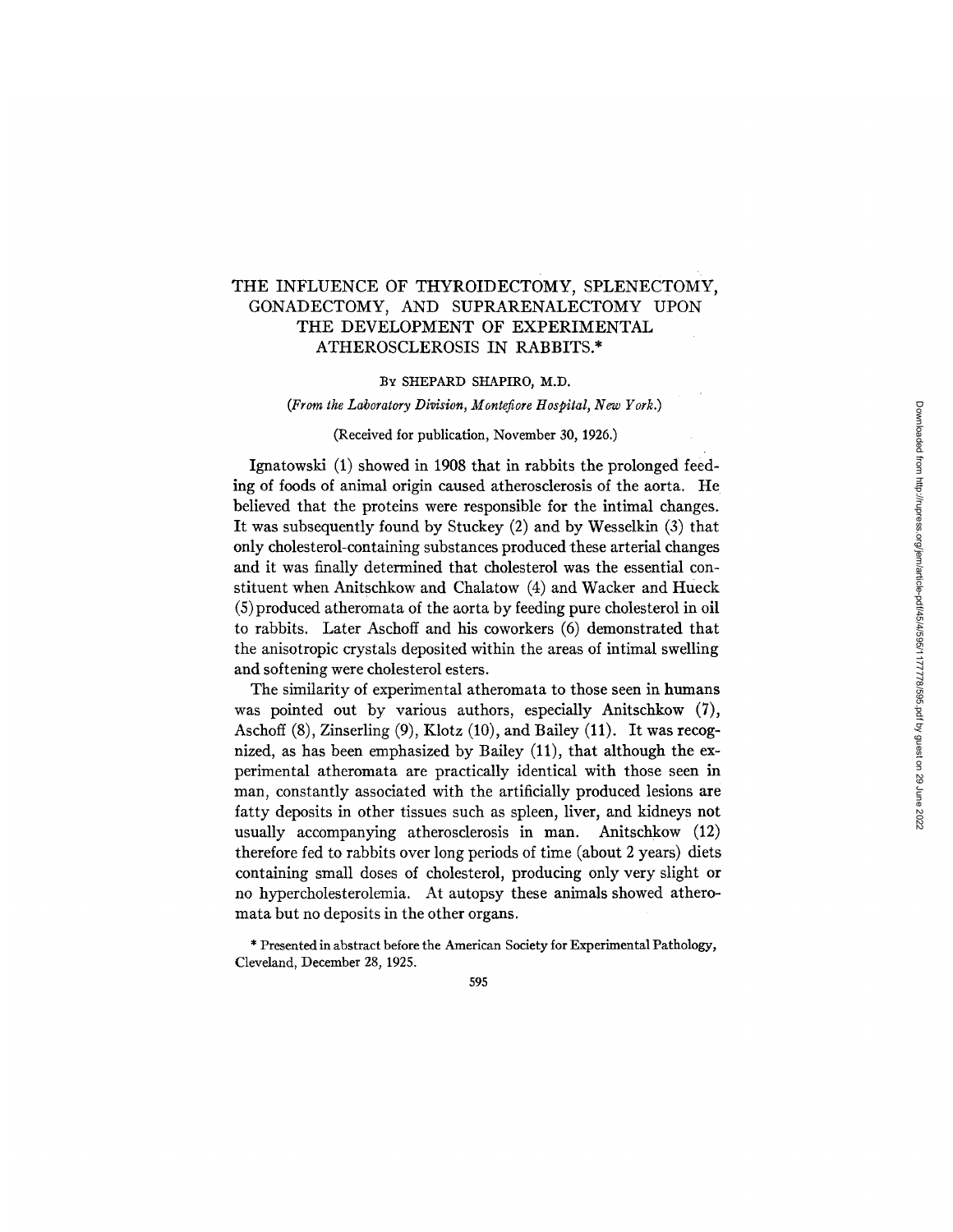## 596 ATHEROSCLEROSIS IN RABBITS

Much additional work on experimental atherosclerosis has been done and numerous reports published from various sources, especially Russia, Germany, and this country. Historical reviews have been included in several of the older and more recent papers. Therefore, no attempt will be made at this time to cover this phase of the subject and those interested are referred to the publications of Rickett  $(13)$ , Dewey  $(14)$ , Schönheimer  $(15)$ , Bailey  $(11)$ , and Chuma  $(16)$ .

Comprehensive descriptions of the intimal lesions as they occur in man and in rabbits following cholesterol feedings have been published • by various authors, especially those already mentioned, and are so well known that we shall merely refer to them briefly. The lesions observed by us were identical with those reported by these workers and may be described as follows:

Blocks were taken from the thoracic aorta, usually at the arch, and fixed in 10 per cent formalin. Celloidin sections were stained with hematoxylin and eosin, frozen sections with Sudan III and hematoxylin, and unstained sections, mounted in glycerol jelly, were examined with the polarizing microscope. In some instances paraffin sections were stained with Weigert's elastic tissue stain and counterstained with Van Gieson's stain.

Because this was a comparative study we classified the lesions into (1) early atheromatosis, (2) moderate, and (3) severe atheromatosis.

*1. Early Atheromatosis.--These* were the earliest changes observed. There were sparsely distributed swellings of the vessel waU which macroscopically appeared as punctate elevations on the intima. Microscopically they consisted of local thickenings of the intima in which were present large irregularly shaped cells occurring in one or several layers and containing a substance which stained with Sudan III, a small amount of which was anisotropic. The internal elastic membrane and the outer layers of the aortic wall showed no alterations at this stage.

*2. Moderate Atheromatosis.--Macroscopically the* lesions were more numerous and larger. Microscopically at this stage there was further thickening of the intima with an increase in the number of large irregular "foamy" cells. The internal elastic membrane was more prominent and showed some separation of its fibers. Within the media there was a small amount of fat-staining material which was anisotropic.

*3. Severe Atheromatosis.--In* severe atheromatosis the lesions extended over the greater part of the intimal surface of the aorta. Microscopically the intima was much more thickened and the large foamy ceils were still more numerous. Fibroblasts were visible. The Sudan-staining anisotropic material was more abundant both in the intima and media. There was much more separation of the elastic fibers at this stage.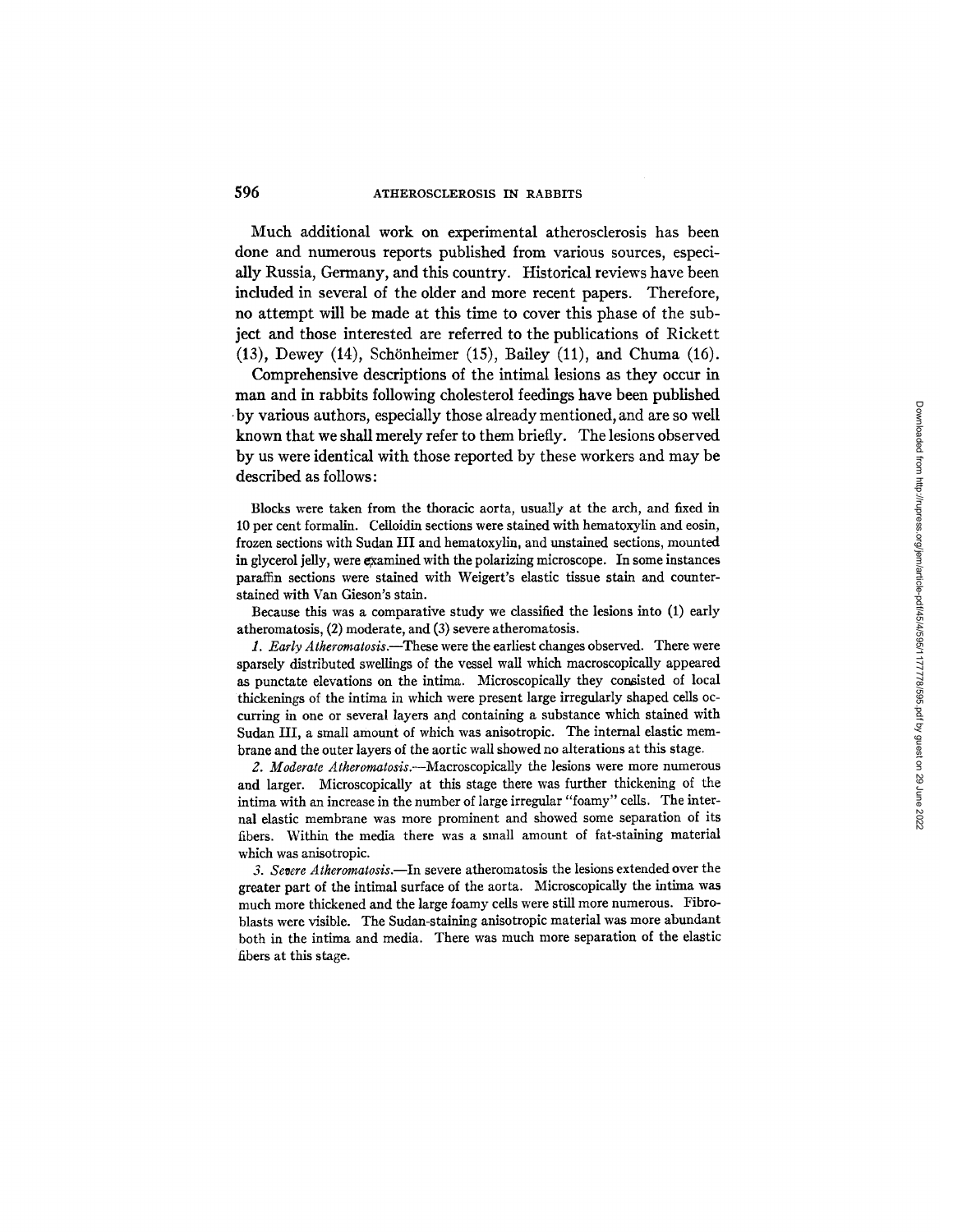More recent work by Murata and Kataoka (17) and by Chuma (16) has shown that castration tends to facilitate the development of atheromata after lanolin (cholesterol) feeding. Murata (18) reported further that thyroid administration to these rabbits inhibits atheroma formation.

Because of their susceptibility to the development of atherosclerosis rabbits have been used in these experiments. It has been possible also to produce the same changes in guinea pigs (Anitschkow and Chalatow  $(4)$ , Schönheimer  $(15)$ ) and in omnivorous animals, especially after castration (L6wenthal (19)).

The possible occurrence of spontaneous atheromata in rabbits is of the greatest importance in this work. There are many factors which may be responsible for the development of the condition, notably, age of the animal, hygienic conditions, previous infections, and diet. The frequency of spontaneous atherosclerosis has, therefore, been observed and commented upon by various authors. The findings, however, have been in wide disagreement. For example, Miles (20) found 17 out of 49 rabbits to have spontaneous atheromata while Steinbiss (21) could find none in 500 rabbits examined. Accordingly van Leersum (22) in 1914 tabulated the findings of various authors up to that time. Of 1937 rabbits examined spontaneous lesions were found in 49 instances. In addition to these Ophiils (23) has reported none present in 50 rabbits while Weinberg (24) found up to 9 per cent of 692 rabbits to have spontaneous atheromata.

Therefore, it is of the greatest significance that all the rabbits used in the experiments reported in this paper were of known age, were born and reared in this laboratory, lived under practically identical conditions since birth, and were apparently healthy and vigorous when selected for the experiments. Furthermore, it is noteworthy that of more than 250 rabbits which came to autopsy in this laboratory, a number of them litter mates of the rabbits used in these experiments, and which were examined for atheromata, only 1 had spontaneous lesions in the aorta. This rabbit had long standing snuffles and showed extensive chronic pulmonary disease at autopsy.

Cholesterol has been administered in various forms for the production of hypercholesterolemia and atherosclerosis. It has been given in pure form by intravenous injection in sesame oil (Adler (25)),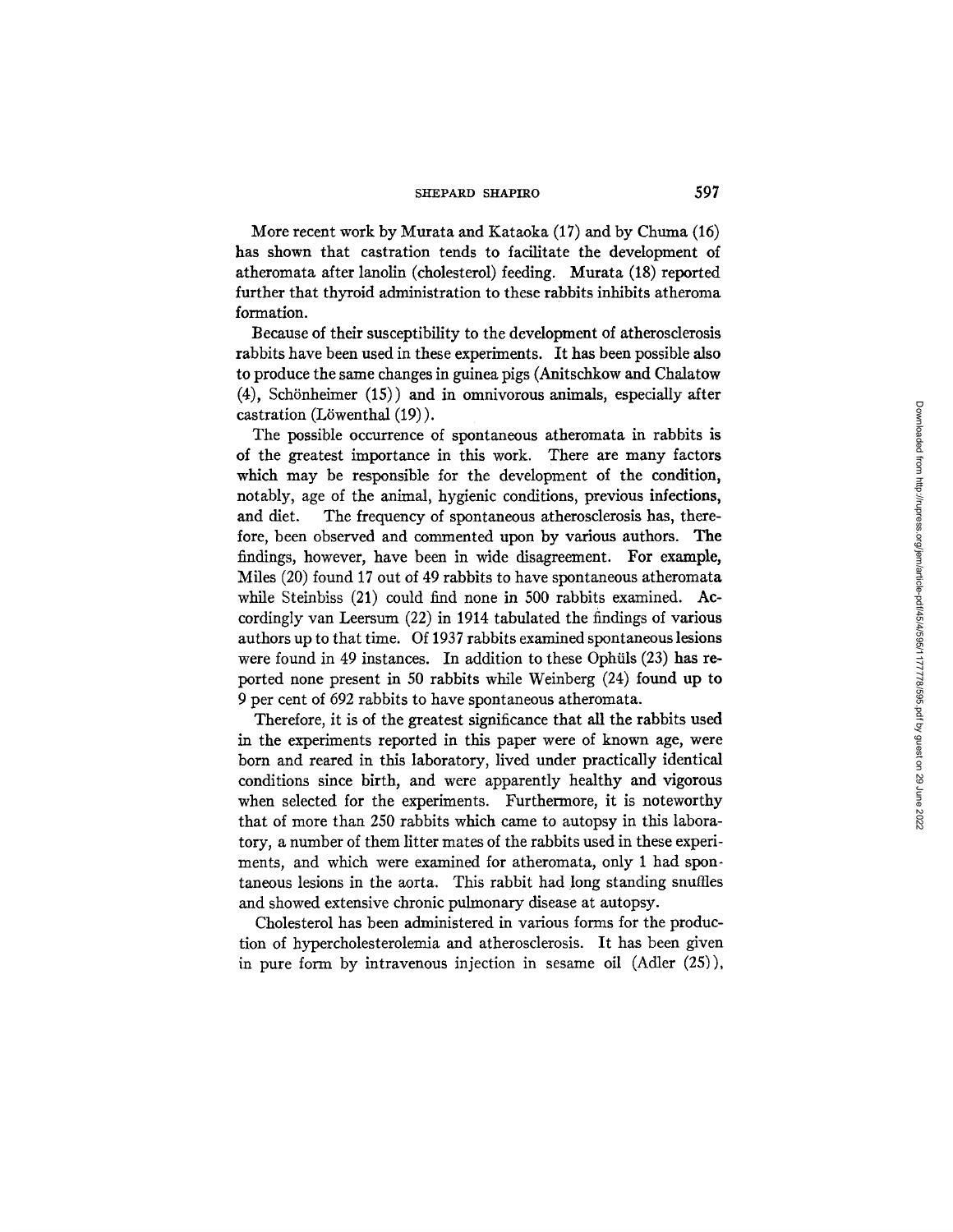emulsified with sodium oleate (Klotz (10)), intraperitoneally in aqueous emulsion (Dewey (14)), and by feeding cholesterol-containing substances such as egg yolk, brain substance, dried liver (Anitschkow (7), Stuckey (2), Steinbiss (21), Bailey (11), and others). Lanolin (adeps lange hyd.) first used by Kon  $(26)$ , contains cholesterol in large quantities and has been found to be an excellent means for introducing this substance into the body by feeding.

In a previous series of experiments (unpublished) we used the aqueous emulsion described by Dewey (14) intravenously and intraperitoneally but with unsatisfactory results. In the experiments herein reported we fed the lanolin in oil in addition to the regular laboratory diet of alfalfa hay, oats, and vegetables. The dose of lanolin used by us was 4 gm. daily in 12 cc. cottonseed oil. The mixture was heated to about body temperature and fed by pipette.

As has already been pointed out it has been found that cholesterol plays an essential r61e in the formation of experimental atheromata of the aorta. We have, therefore, studied some of the factors which are believed to influence the metabolism of this fatty substance and upon which might depend its abnormal deposition within the intima of the aorta. It is the purpose of this paper to present evidence to show the influence of feeding lanolin in oil on the production of experimental atherosclerosis in (1) normal rabbits, (2) thyroidectomized rabbits, (3) gonadectomized rabbits, (4) splenectomized rabbits, and (5) suprarenalectomized rabbits.<sup>1</sup>

In this report are included only the 44 animals which lived over 25 days. We excluded from the series 10 rabbits which died of marasmus due to toxicity of cottonseed oil and 4 which died of acute suprarenal insufficiency.

*1. Normal Rabbits.--We* found that rabbits with all organs intact sacrificed after 110 days of feeding with lanolin in oil showed early atheromata in the aorta. 3 rabbits sacrificed after 90, 95, and 100 days of the feeding respectively showed no atheromata. The others, killed after 110 days or longer, all showed atheromata.

*2. Gonadectomized Rabbits.--Confirming* Kon, Murata, and Chuma, we observed that gonadectomized rabbits developed atheromata more

<sup>1</sup>All operations were performed under ether anesthesia.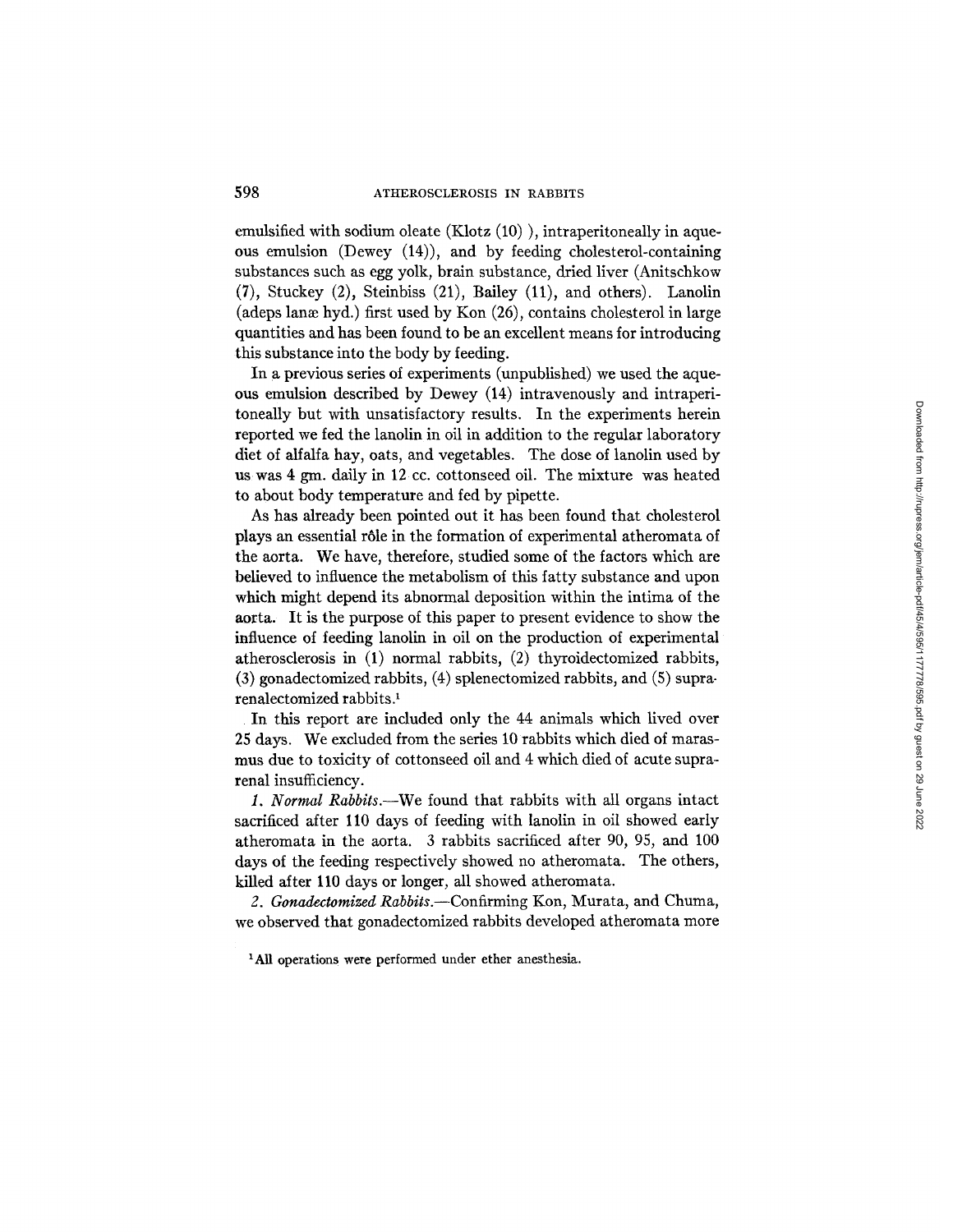readily than those with all organs intact. Mter 50 to 60 days of feeding with lanolin the castrates showed early atheromata. There were 2 exceptions: 1 sacrificed after 50 and the other after 90 days showed no atheromata.

| TABLE |  |
|-------|--|
|-------|--|

| Num-<br>ber of<br>rabbits<br>in<br>group | Operative procedure                               | Period<br>of lanolin<br>feeding | Degree of<br>atheromatosis | Remarks                                                                 |  |
|------------------------------------------|---------------------------------------------------|---------------------------------|----------------------------|-------------------------------------------------------------------------|--|
|                                          |                                                   | days                            |                            |                                                                         |  |
| 10                                       | None                                              | 110-120                         | Early                      |                                                                         |  |
| 6                                        | Gonadectomy                                       | $50 - 60$                       | Early                      | Two fed 50 and 90 days<br>showed no atheromata                          |  |
| $\overline{7}$                           | Splenectomy                                       | $50 - 60$                       | Early and<br>moderate      |                                                                         |  |
| 8                                        | Thyroidectomy                                     | $40 - 50$<br>70                 | Moderate<br>Severe         |                                                                         |  |
| 6                                        | Double suprarenalectomy                           | $85 - 100$<br>110               | None<br>Early              | Largest thyroids 8 to 10<br>times normal size. Lym-<br>phoid overgrowth |  |
| $\mathbf{1}$                             | Thyroidectomy and<br>double suprarenalec-<br>tomy | 50                              | None                       |                                                                         |  |
| 1                                        | Thyroidectomy and<br>splenectomy                  | 50                              | Severe                     |                                                                         |  |
| $\overline{\mathbf{3}}$                  | Double suprarenalectomy<br>and splenectomy        | 45<br>106-110                   | None<br>Early              |                                                                         |  |
| $\overline{2}$                           | Gonadectomy and<br>splenectomy                    | 100                             | Severe                     |                                                                         |  |

*3. Splenectomized Rabbits.--Mter* 50 to 60 days of feeding with lanolin in oil the splenectomized rabbits showed early and moderate atherosclerosis. The lesions were more extensive than those seen in the castrated animals which were fed over equal periods of time.

*4. Thyroidectomized Rabbits.--Thyroid-deficient* rabbits showed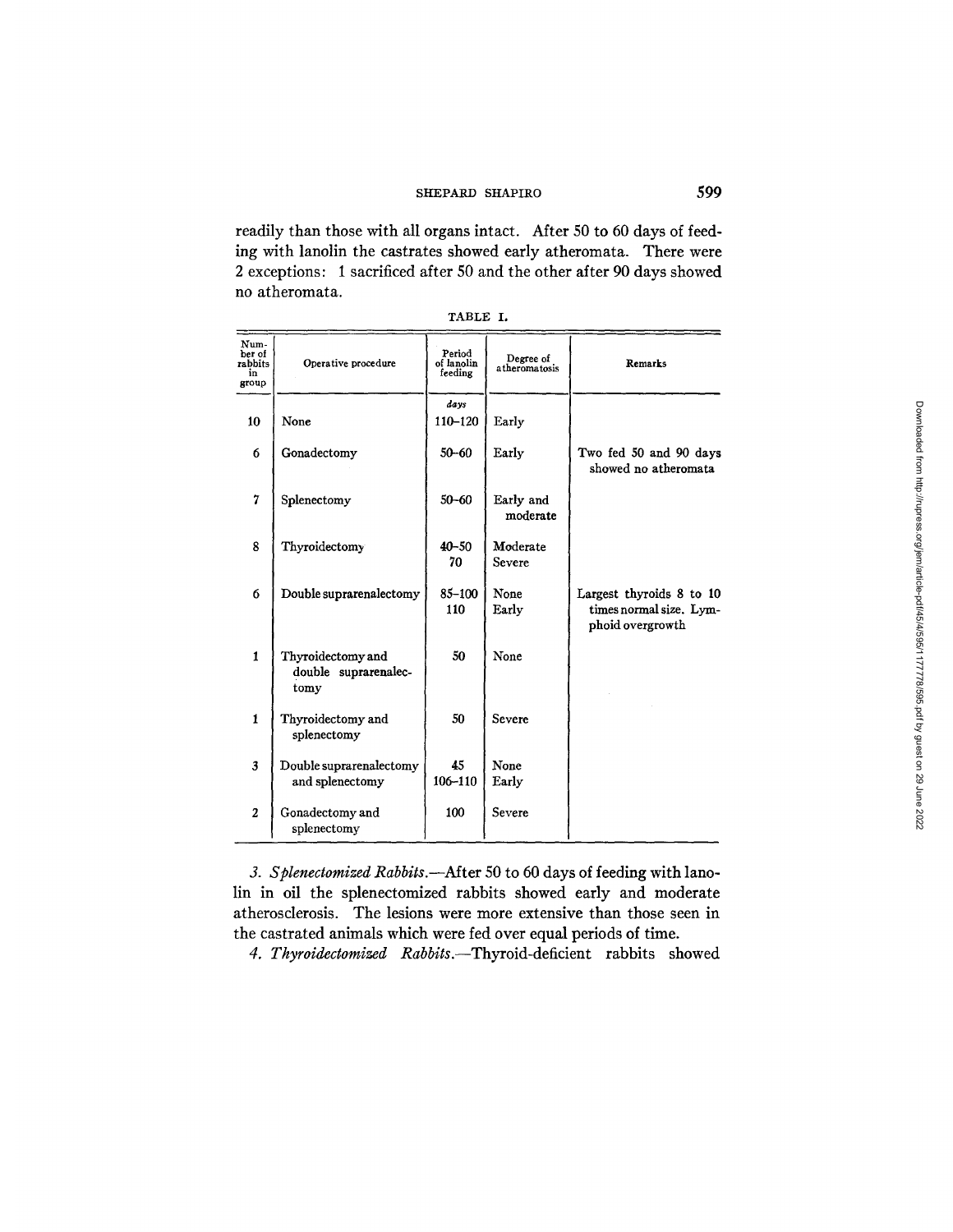moderate atheromata after 40 to 50 days and severe atheromata after 70 days of feeding with lanolin. This group was the most susceptible.

*5. Suprarenalectomized Rabbits.--lO* doubly suprarenalectomized rabbits were used. Of these 1 was also thyroidectomized and 3 splenectomized. Of the first 6, 5 were fed between 85 and 100 days. None of these showed atheromata. The remaining one was sacrificed after 110 days of feeding. Early atheromata were present. The thyroidectomized and suprarenalectomized rabbit was fed 50 days. The aorta was free from atheromata at autopsy. Of the 3 splenectomized and suprarenalectomized, 1 fed 45 days on lanolin showed early atheromata.

At the same time, for controls, 1 thyroidectomized and splenectomized rabbit was fed 50 days and 2 gonadectomized and splenectomized rabbits were fed 100 days. At autopsy all 3 showed severe atheromata of the aorta.

#### DISCUSSION.

We find, as have others, that deposition of cholesterol or cholesterol esters within the intima of the aorta initiates the cellular alterations which result in the formation of atheromata. We have readily produced it experimentally in rabbits by inducing prolonged alimentary hypercholesterolemia. We find further that thyroidectomy, splenectomy, and gonadectomy each facilitate and accelerate the development of this condition within the aorta. The thyroid-deficient rabbits are most susceptible and the splenectomized group are slightly more susceptible than the castrates.

The question arises: Why does removal of the gonads, the spleen, or the thyroid facilitate the development of experimental atheromata? In the case of the spleen we may be eliminating a possible storehouse for excess cholesterol because it sometimes undergoes very marked enlargement in the presence of prolonged lipemia. This is well illustrated in experimental lipemia and clinically in Gaucher's disease and in some cases of diabetic lipemia (1, 27, 5, 15, 28, 29, 30, and others). The relation of the spleen to the reticulo-endothelial system and its function in both the destruction of old red blood ceils and the formation of new erythrocytes emphasizes the possibility that the spleen not only stores cholesterol but also utilizes it. Thus also it has been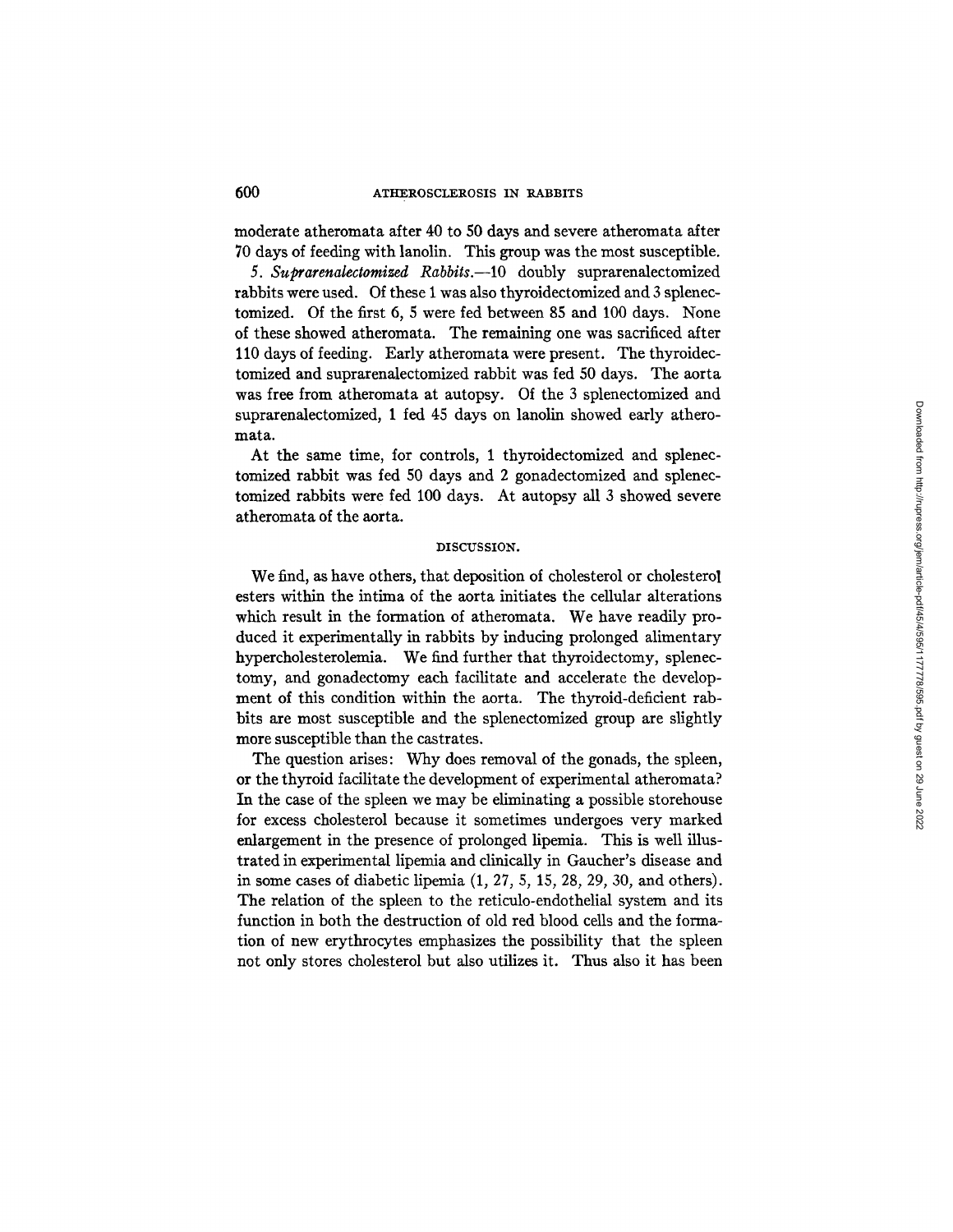found that splenectomy alone is followed by hypercholesterolemia  $(31-39)$ .

Concerning the relation of the gonads to cholesterol metabolism very little is known. Their removal, however, may give rise to a slight hypercholesterolemia (40, 41). Certainly they do not store the fatty substance in any appreciable amount although the interstitial cells may appear more prominent in prolonged hypercholesterolemia. To what extent cholesterol is utilized in ovarian or testicular function still remains to be demonstrated. Clinically, menopause cases are said to show a tendency to develop hypercholesterolemia (42). One other possibility deserves emphasis, however, namely, the interrelation of the sex glands with the thyroid. It appears that a synergistic functional relationship operates between the gonads and the thyroid. For example, gonadectomy may cause a slight drop in heat production and even involution of the thyroid (43-49). Also, it is known that at those periods when the sex glands are the seat of both physiological and morphological alterations (puberty, pregnancy, climacteric) the thyroid may likewise undergo striking changes, sometimes to pathological extents so that exophthalmic goiter, simple goiter, or myxedema (Gull's disease) may result. In all probability, therefore, the importance of the gonads in cholesterol metabolism is dependent upon the interrelationship which exists between the sex glands and the thyroid (46, 50).

The thyroid on the other hand plays what appears to be an essential rôle in the metabolism of the fats and fat-like substances, including cholesterol. Exactly what processes in the burning of fats are dependent upon the presence of thyroxin for their completion cannot be stated at the present time. There is good evidence, however, that high fat diets cause increased thyroid activity. Indeed, unless iodine is administered to prevent it, thyroid overgrowth soon results. This has been amply illustrated in the work of Marine and Lenhart (51), McCarrison (52), the Mellanbys (53), and ourselves (54). We have observed further that such thyroid insufficiency produced by feeding neutral fat (cottonseed oil) over long periods of time is accompanied (after 60 days or longer) by hypercholesterolemia and that this increase in the cholesterol content of the blood is directly proportional to the degree of thyroid insufficiency  $(i.e.$  hyperplasia) (55).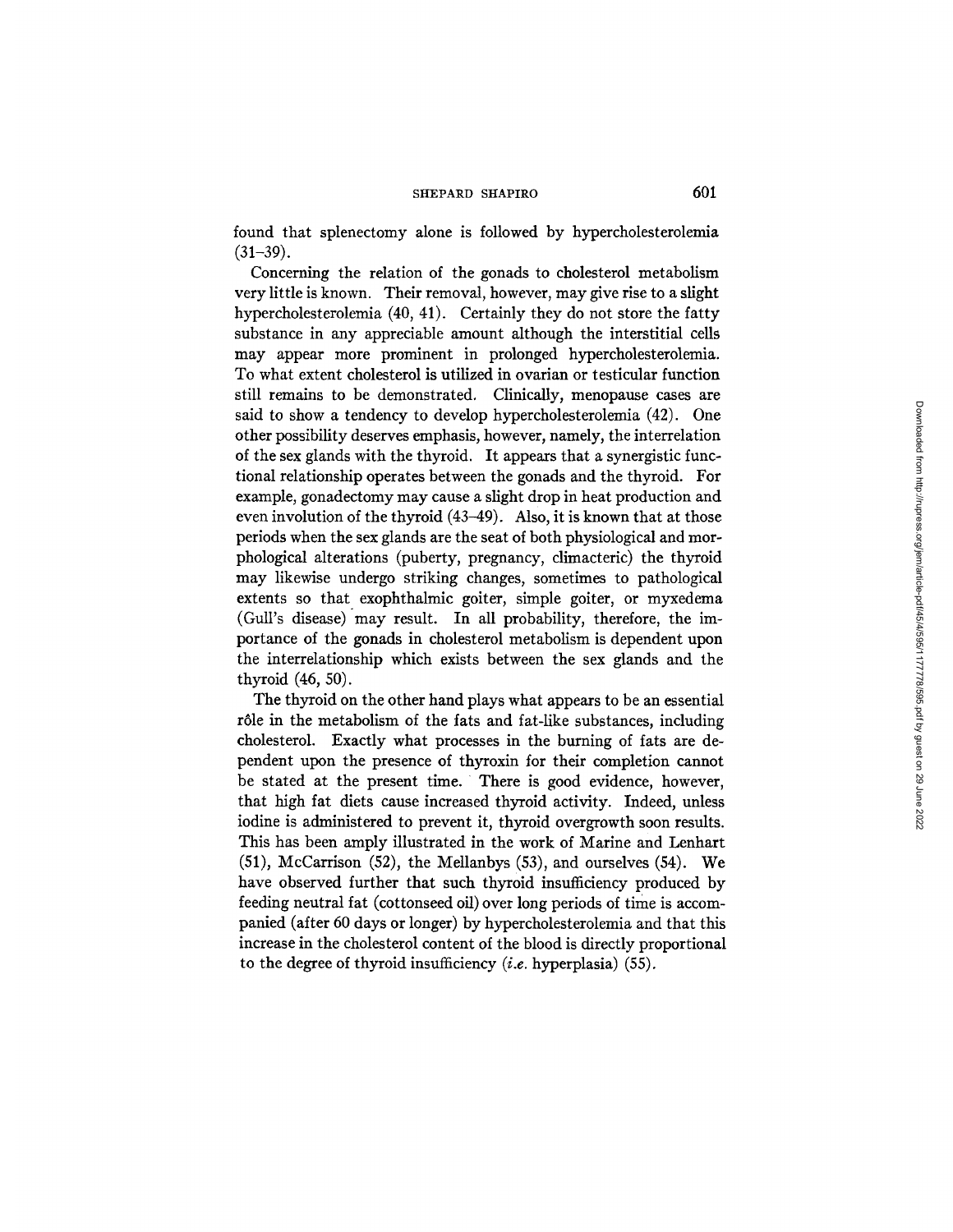## 602 ATHEROSCLEROSIS IN RABBITS

We find that thyroidectomy in rabbits facilitates and accelerates the deposition of cholesterol and the development of experimental atheromata. The reason appears to be that thyroid-deficient animals are less able to oxidize fats and fatty substances (cholesterol) than normals. Marked hypercholesterolemia, cholesterol deposition, and, in turn, consequent atheroma formation result. In direct accord with this is the old and well known clinical observation that thyroid-deficient animals and man are very prone to develop hypercholesterolemia and atheromatosis (56-61, and others).

At this juncture it should be pointed out that since iodine is indispensable for thyroid function the beneficial effects known to follow the prolonged administration of iodides clinically in atheromatosis and atherosclerosis may be dependent upon the influence that such iodine compounds have upon thyroid activity. There is some evidence that the cholesterol content of the blood can be lowered by the administration of thyroid or iodine (62-64). Marine has demonstrated clearly the effects of small (physiological?) doses of iodine upon thyroid hyperplasia. It seems, however, that large or massive doses of iodine may give rise to additional and important reactions. This is the subject of some investigations now being conducted.

Our evidence indicates that sublethal suprarenal insufficiency does not aid in the deposition of cholesterol and the development of experimental atheromata.

The suprarenalectomized rabbits which we used had recovered from the acute insufficiency following the removal of at least one and threefourths glands and were well compensated during the subsequent experimental period. That they suffered from varying degrees of suprarenal insufficiency was indicated by the fact that they showed at autopsy some lymphoid overgrowth involving both thymus and lymph nodes and very large hyperplastic thyroids, in 3 instances 8 to 10 times the average normal size. Complete double suprarenalectomy was not done in all cases. A fragment of one gland was left behind purposely in 4 of these animals. Thus, we found that rabbits in a state of sublethal suprarenalinsufficiency were not more susceptible to the development of atheromata of the aorta following the feeding of lanolin than rabbits with all organs intact. These findings confirm indirectly the observations of Baumann and Holly (65). In 4 in-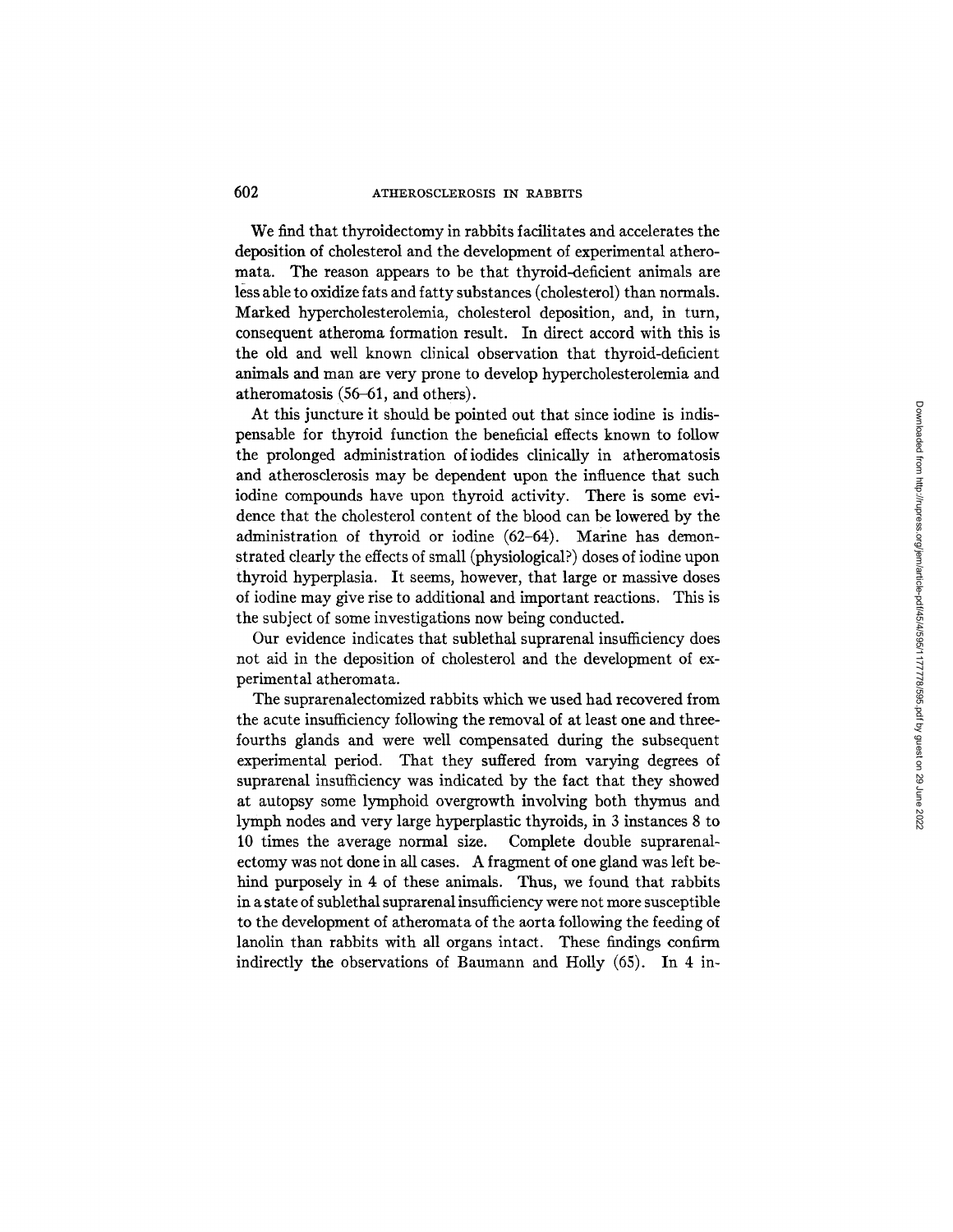stances (1 thyroidectomized and 3 splenectomized) we obtained evidence which suggests that such a state of suprarenal insufficiency may exert an inhibitory influence upon the development of experimental atherosclerosis.

Apropos of this it might be mentioned that atherosclerosis is rare in individuals with lymphatism, status thymicolymphaticus, and similar conditions characterized by lymphoid overgrowth. A constitutional anomaly of similar nature seems to result in animals in which a state of sublethal suprarenal insufficiency has been experimentally produced (66).

All this evidence indicates that conditions which are accompanied by long standing hypercholesterolemia cause or facilitate the deposition of cholesterol within the intima of the aorta. This, we find, as have numerous other workers, initiates the formation of experimental atheromata.

In these experiments with lanolin feeding there was no hypertension (67). The blood pressure readings were determined by the method described by Anderson (68). In other words, we find that experimental atheromatosis in rabbits may develop in the presence of normal blood pressure.

However, we do not maintain that prolonged hypertension when present may not alter the arterial wall so that atheromatosis results. The same applies to other mechanical influences such as forces of pulling and dragging, and of wear and tear, the effects of which are seen so frequently in man in later life (Aschoff (69)). Our findings indicate that the deposition of cholesterol within the intima of the aorta initiates the formation of atheromata and any condition (hypercholesterolemia, mechanical forces, etc.) which predisposes to such precipitation thereby predisposes to the development of atheromatosis. This is in agreement with the findings of Aschoff and of Wacker and Hueck.

#### SUMMARY.

Alimentary hypercholesterolemia acting over a sufficient period of time (in rabbits with all organs intact, 110 days or longer) causes deposition of cholesterol within the intima of the aorta. Deposition of cholesterol within the intima of the aorta initiates the formation of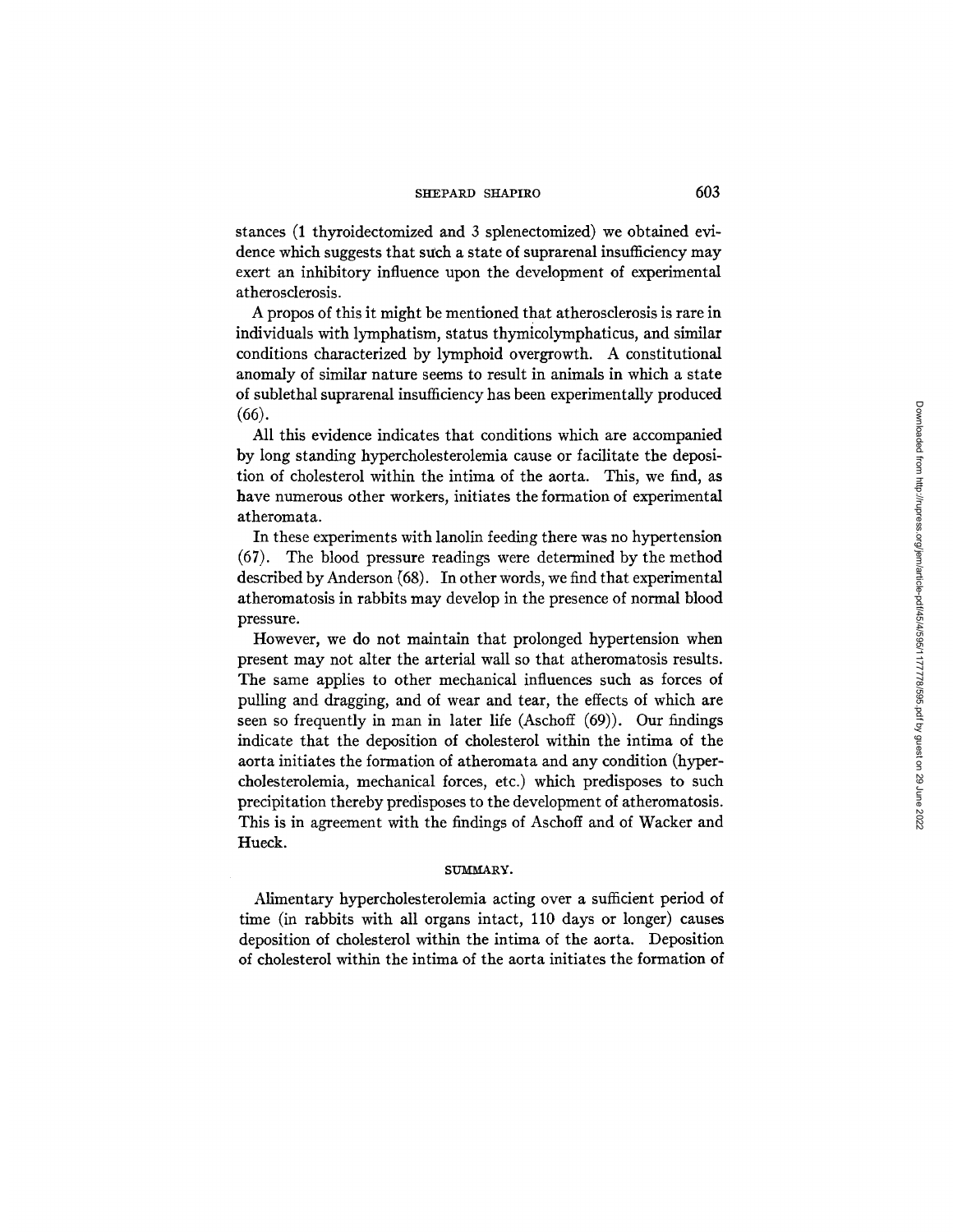experimental atheromata. Thyroidectomy, splenectomy, and gonadectomy augment hypercholesterolemia and thereby facilitate and accelerate the development of experimental atheromata of the aorta in rabbits. Sublethal suprarenal insufficiency does not increase the susceptibility of rabbits to the development of such atheromata.

The author wishes to express his gratitude to Dr. David Marine and to Dr. E. J. Baumann for their assistance and helpful advice.

#### BIBLIOGRAPHY.

- 1. Ignatowski, A., Über die Wirkung des tierischen Eiweisses auf die Aorta und die parenchymatösen Organe der Kaninchen, Virchows Arch. path. Anat., 1909, cxcviii, 248.
- 2. Stuckey, N. W., Über die Veränderungen der Kaninchenaorta unter der Wirkung reichlicher tierischer Nahrung, Zentr. Path., 1911, xxii, 379; Über die Veränderungen der Kaninchenaorta bei Fütterung mit verschiedenen Fettsorten, Zentr. Path., 1912, xxiii, 910.
- 3. Wesselkin, N. W., Über die Ablagerung von fettartigen Stoffen in den Organen, Virchows Arch. path. Anat., 1913, ccxii, 225.
- 4. Anitschkow, N., and Chalatow, S., Ueber experimentelle Cholesterinsteatose und ihre Bedeutung für die Entstehung einiger pathologischer Prozesse, Centr. allg. Path. u. path. Anat., 1913, xxiv, 1.
- 5. Wacker, L., and Hueck, W., Ueber experimentelle Atherosklerose und Cholesterinämie, Münch. med. Woch., 1913, lx, 2097.
- 6. Aschoff, L., Zur Morphologie der lipoiden Substanzen, Beitr. path. Anat. u. allg. Path., 1910, xlvii, 1. Kawamura, R., Die Cholesterinesterverfettung (Cholesterinsteatose), Jena, 1911.
- 7. Anitschkow, N., Über die Atherosklerose der Aorta beim Kaninchen und über deren Entstehungsbedingungen, Beitr. path. Anat. u. allg. Path., 1914, lix, 306.
- 8. Aschoff, L., Arteriosklerose, Beihefte Med. Klin., 1914, x, 1.
- 9. Zinserling, W. D., Ueber anisotrope Verfettung der Aortenintima bei Infektionskrankheiten, Centr. allg. Path. u. path. Anat., 1913, xxiv, 627.
- 10. Klotz, O., Fatty degeneration of the intima of arteries, J. Med. Research, 1915, xxxii, 27. McMeans, J. W., and Klotz, O., Superficial fatty streaks of arteries: an experimental study, J. Med. Research, 1916, xxxiv, 41.
- 11. Bailey, C. H., Atheroma and other lesions produced in rabbits by cholesterol feeding,  $J. Exp. Med., 1916$ , xxiii, 69.
- 12. Anitschkow, N., Zur Ätiologie der Atherosklerose, Virchows Arch. path. Anat., 1924, ccxlix, 73.
- 13. Rickett, G. R., Experimental atheroma, J. Path. and Bact., 1908, xii, 15.

### 604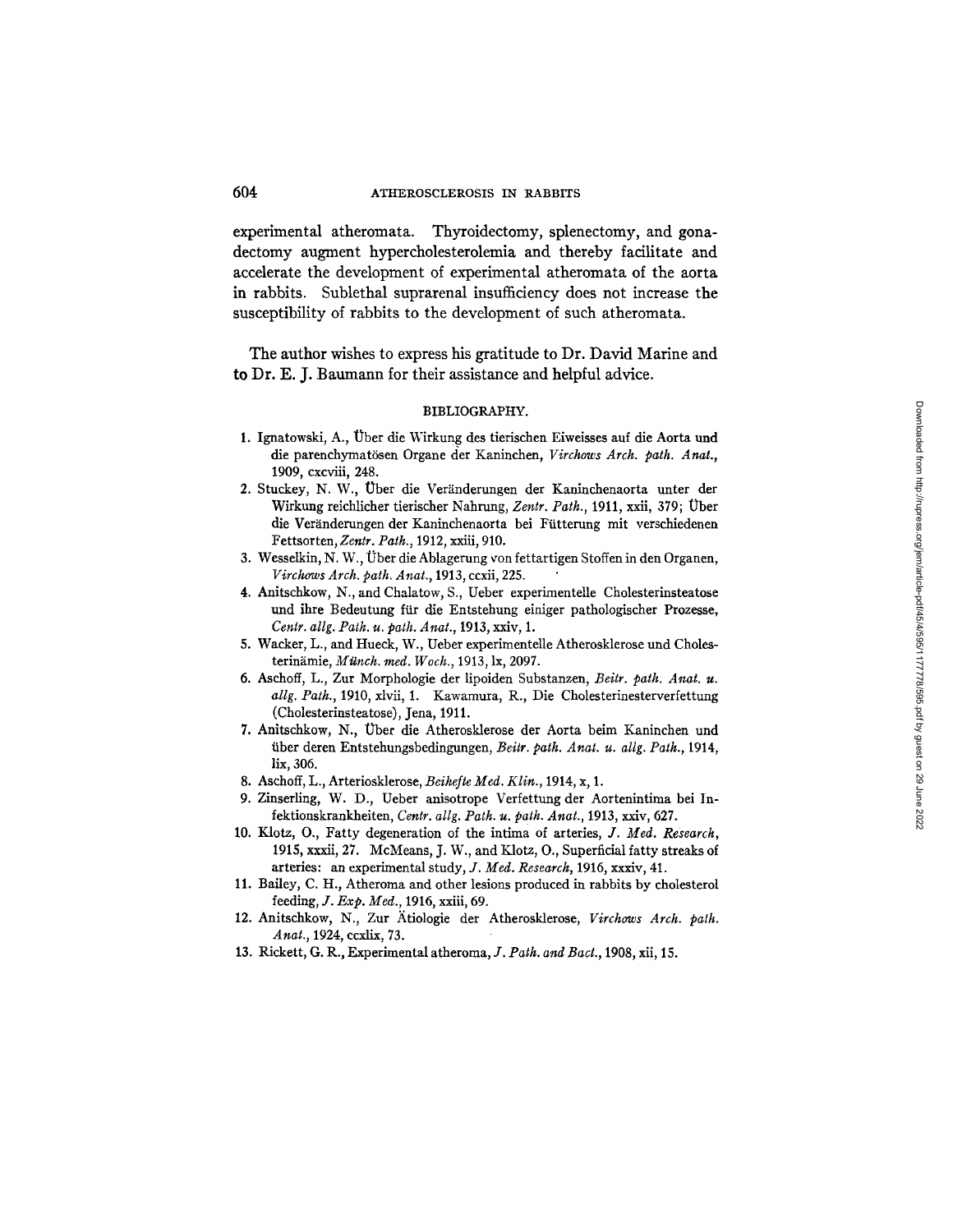- 14. Dewey, K., Experimental hypercholesterolemia, Arch. Int. Med., 1916, xvii, 757.
- 15. Schönheimer, R., Über die experimentelle Cholesterinkrankheit der Kaninchen, Virchows Arch. path. Anat., 1924, ccxlix, 1.
- 16. Chuma, M., Über Organveränderungen nach Lanolinfütterung beim Kaninchen. Virchows Arch. path. Anat., 1923, ccxlii, 275.
- 17. Murata, M., and Kataoka, S., Experimentelle Arteriosklerose und Schilddrüsenfütterung, Verhandl. jap. path. Ges., 1918, viii, 221, quoted by Aschoff  $(69).$
- 18. Murata, Nisshin. Igaku, vii, No. 8, quoted by Chuma.
- 19. Löwenthal, K., Med. Klin., 1926, xxii, 770; abstracted in J. Am. Med. Assn., 1926, lxxxvii, 210.
- 20. Miles, A. B., Spontaneous arterial degeneration in rabbits, J. Am. Med. Assn., 1907, xlix, 1173.
- 21. Steinbiss, W., Über experimentelle alimentäre Atherosklerose, Virchows Arch. path. Anat., 1913, ccxii, 152.
- 22. van Leersum, E. C., Zur Frage der experimentellen alimentären Atherosklerose, Virchows Arch. path. Anat., 1914, ccxvii, 452.
- 23. Ophüls, W., Occurrence of spontaneous lesions in kidneys and livers of rabbits and guinea pigs, Proc. Soc. Exp. Biol. and Med., 1910-11, viii, 75.
- 24. Weinberg, quoted by Rubinstein, M., L'athérome expérimental par ingestion de cholestérine, Compt. rend. Soc. biol., 1917, lxxx, 191.
- 25. Adler, I., Further studies in experimental atherosclerosis, J. Exp. Med., 1917, xxvi, 581.
- 26. Kon, Y., Adenoma-formation in the stomach of rabbits by feeding with lanolin, J. Med. Research, 1917, xxxv, 337.
- 27. Anitschkow, N., Über experimentell erzeugte Ablagerungen von anisotropen Lipoidsubstanzen in der Milz und im Knochenmark, Beitr. path. Anat. u. allg. Path., 1914, lvii, 201.
- 28. Lutz, W., Über grosszellige Hyperplasie der Milzpulpa bei diabetischer Lipämie, Beitr. path. Anat. u. allg. Path., 1914, lviii, 273.
- 29. Schultze, W. H., Ueber grosszellige Hyperplasie der Milz bei Lipoidaemie (Lipoidzellenhyperplasie), Verhandl. deutsch. path. Ges., 1912, xv, 47.
- 30. Smith, M. G., Hyperplasia of lipoid-holding cells in diabetes with lipemia, Bull. Johns Hopkins Hosp., 1925, xxxvi, 203.
- 31. Eppinger, H., Zur Pathologie der Milzfunktion, Berl. klin. Woch., 1913, l, 1509, 1572.
- 32. Soper, W. B., Zur Physiologie des Cholesterinstoffwechsels. VI. Über Beziehungen der Milz zum Cholesterinstoffwechsel, Beitr. path. Anat. u. allg. Path., 1915, lx, 232.
- 33. Siegmund, H., Untersuchungen über den Einfluss der Milzexstirpation auf dem Fettgehalt des Blutes, Virchows Arch. path. Anat., 1917, ccxxiv, 303.
- 34. Medak, E., Beitrag zur Chemie des Blutes bei anämischen Krankheitsbildern, Biochem. Z., 1914, lix, 419.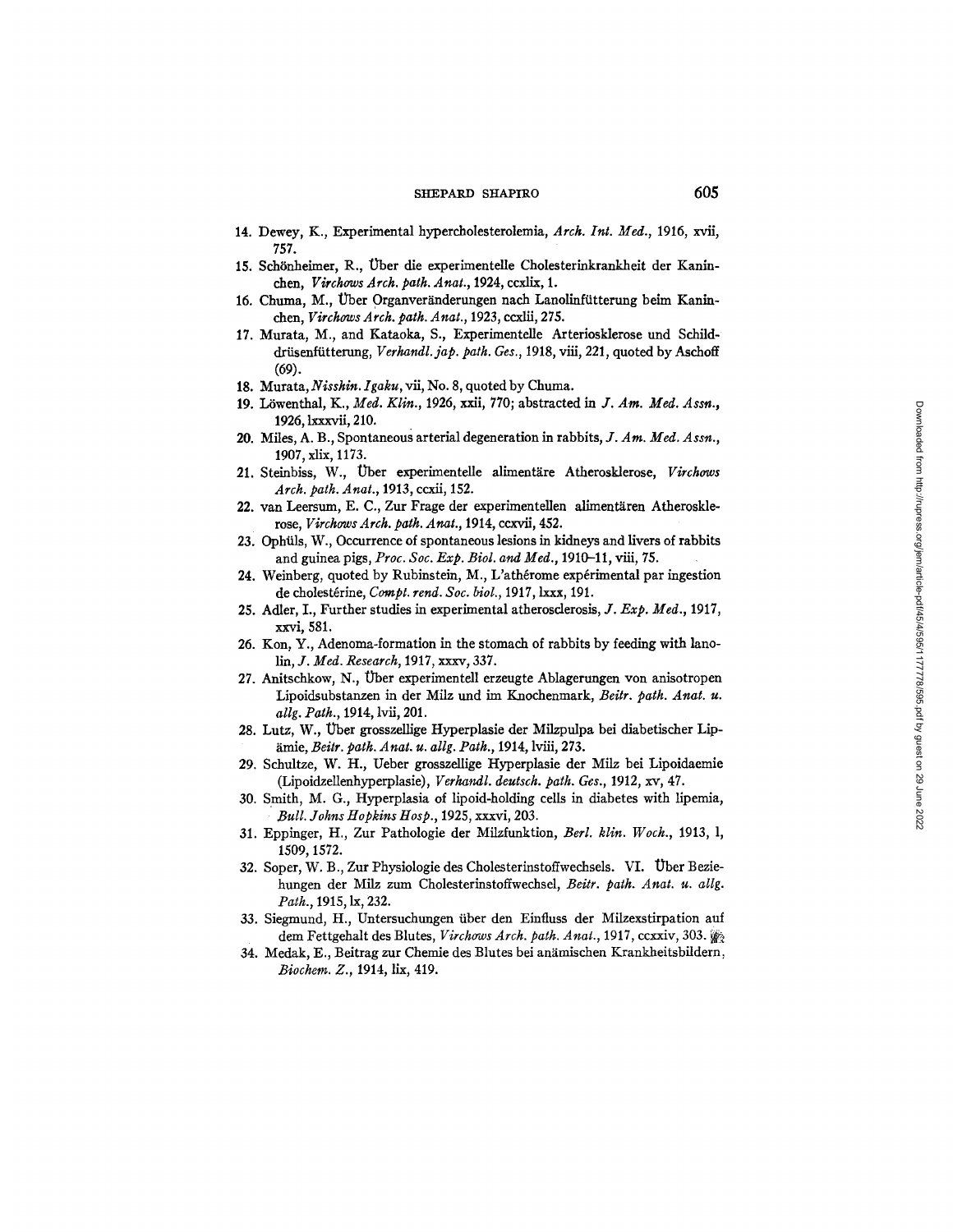- 35. King, J. H., The effect of removal of the spleen upon the metabolism in dogs, *Johns Hopkins Hosp. Rep.,* 1919, xviii, 7.
- 36. Denis, W., The influence of splenectomy on metabolism in anemia, *Arch. Int. Med.,* 1917, xx, 79.
- 37. MacAdam, W., and Shiskin, C., The cholesterol content of the blood in anæmia, and its relation to splenic function, *Quart. J. Med.,* 1923, xvi, 193.
- 38. Ducuing, Rouzaud, J. J., and Soula, C., La cholesterinémie chez les splénectomisés, *Compt. rend. Soc. biol.*, 1924, xc, 263.
- 39. Campbell, J. M. H., Critical review. Cholesterol in health and disease, *Quart. J. Med.,* 1925, xviii, 393.
- 40. Luden, G., Observations on the changes in the cholesterol content of the blood of goats, following cholesterol feeding alone, Roentgen treatment alone, and cholesterol feeding combined with Roentgen treatment and subsequent castration, *J. Biol. Chem.,* 1916, xxvii, 273.
- 41. Löwenthal, K., Zur Physiologie des Cholesterinstoffwechsels. Beziehungen zwischen Hoden und Cholesterinstoffwechsel, *Beitr. path. Anat. u. allg. Path.,* 1916, lxi, 564.
- 42. Epstein, A. A., and Lande, H., Studies on blood lipoids. 1. The relation of cholesterol and protein deficiency to basal metabolism, *Arch. Int. Med.,*  1922, xxx, 563.
- 43. Zuntz, L., Über den Einfluss der Kastration auf den respiratorischen Stoffwechsel, *Deutsch. Z. Chit.,* 1908, xcv, 250; Weitere Untersuchungen fiber den Einfluss der Ovarien auf den respiratorischen Stoffwechsel, *Arch. Gynak.,* 1912, xcvi, 188.
- 44. Marine, D., The present status of the functions of the thyroid gland, *Physiol. Rev.,* 1922, ii, 521.
- 45. Korentschewsky, W. G., Die Beziehungen zwischen Schild- und Keimdrüsen in Verbindung mit deren Einfluss auf den Stoffwechsel, *Z. exp. Path. u. Therap.,* 1914, xvi, 68.
- 46. Korenchevsky, V., The sexual glands and metabolism. I. Influence of castration on nitrogen and gaseous metabolism, *Brit. J. Exp. Path.,* 1925, vi, 21.
- 47. Loewy, A., and Kaminer, S., Ueber das Verhalten und die Beeinflussung des Gaswechsels in einem Falle yon traumatischem Eunuchoidismus, *Berl. klin. Woch.,* 1916, liii, 1123.
- 48. Okintschitz, L., Ueber die gegenseitigen Beziehungen einiger Driisen mit innerer Sekretion, *Arch. Gynäk.*, 1914, cii, 333.
- 49. Demel, R., Jatrou, S., and Wallner, A., Beziehungen der Ovarien, Nebennieren und des Thymus zur Thyreoidea bei Ratten, *Mitt. Grenzgeb. Med. u. Chit.,* 1923, xxxvi, 306.
- 50. Marine, D., The thyroid gland in relation to gynecology and obstetrics, *Surg., Gynec. and Obst.,* 1917, xxv, 272.
- 51. Marine, D., and Lenhart, C. It., Further observations and experiments on the so-called thyroid carcinoma of the brook trout *(Salvelinusfontinalis)* and its relation to endemic goitre, *J. Exp. Med.,* 1911, xiii, 455.